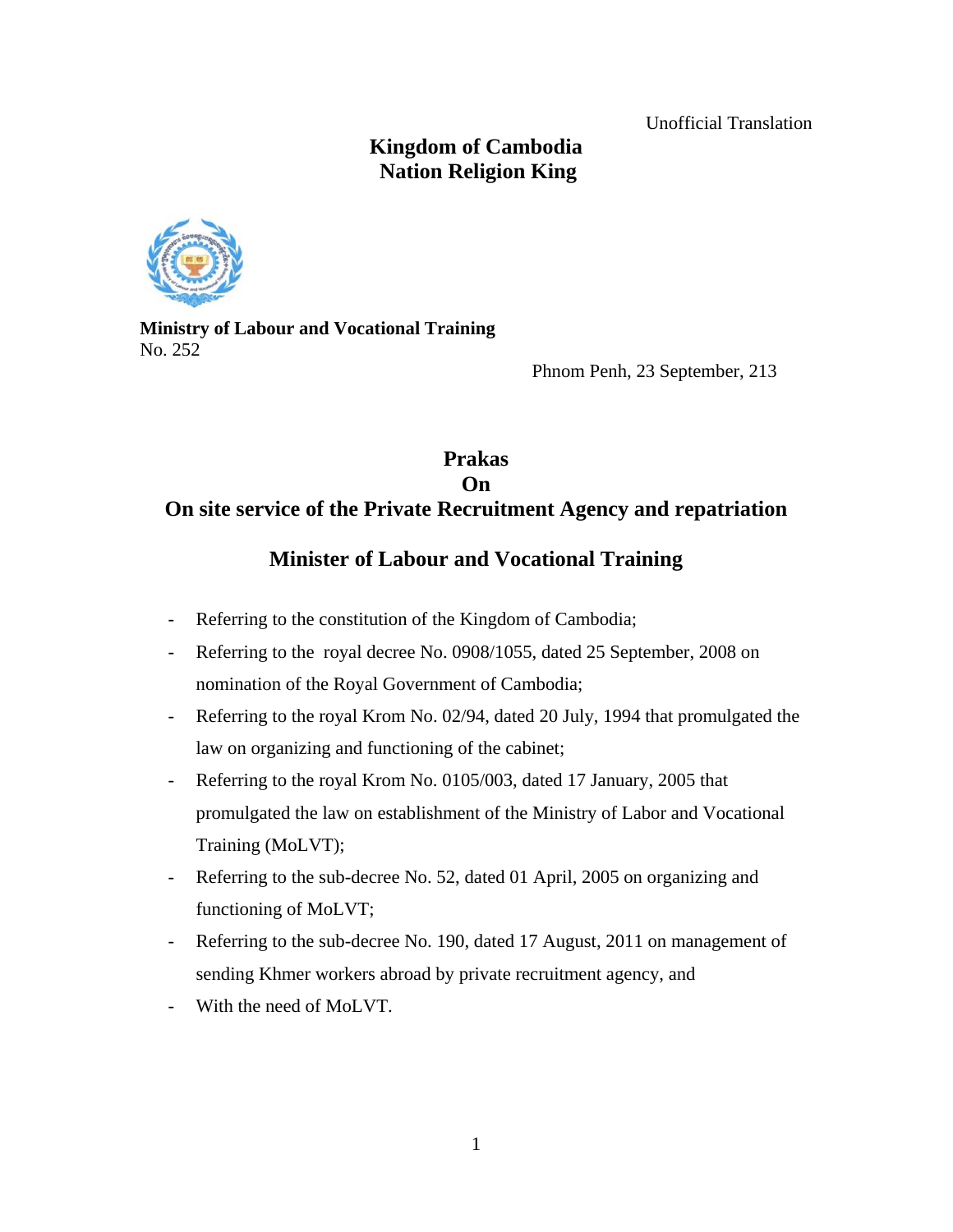## **Decided:**

## **Article 1:**

This Prakas defines the obligation in providing on site service of the Private Recruitment Agency and repatriation in order to effectively strengthen monitoring, coordination and problem solving pertaining to living and working conditions, health conditions, violation, tracking and notifying the disappearance cases of workers who were placed to work abroad and preparing the repatriation of workers.

#### **Article 2:**

For on site service delivery, each Private Recruitment Agency shall appoint a Cambodian permanent representative to each receiving country. The number of representatives shall be matched with the number of workers in the receiving country. They must be well trained on "knowledge on legislation, language, culture and tradition" of the receiving country. They must be accredited and certified by the Ministry of Labour and Vocational Training. They must not be under the control of the partner company in the receiving country.

## **Article 3:**

The Private Recruitment Agency shall provide the following services to workers who are placed to work abroad such as:

- They shall inspect the workplace and submit a report to the Ministry of Labour and Vocational Training before sending workers;
- Accompany individual workers to his/her workplace and orient them about information of the receiving country and handover to the employer with proper documentation;
- Assist individual workers to have access to social security in accordance with existing laws and regulations of the receiving country;
- Assist individual workers to open a personal account in any nearest bank following the worker's choice and monitor the transfer of the worker's wage;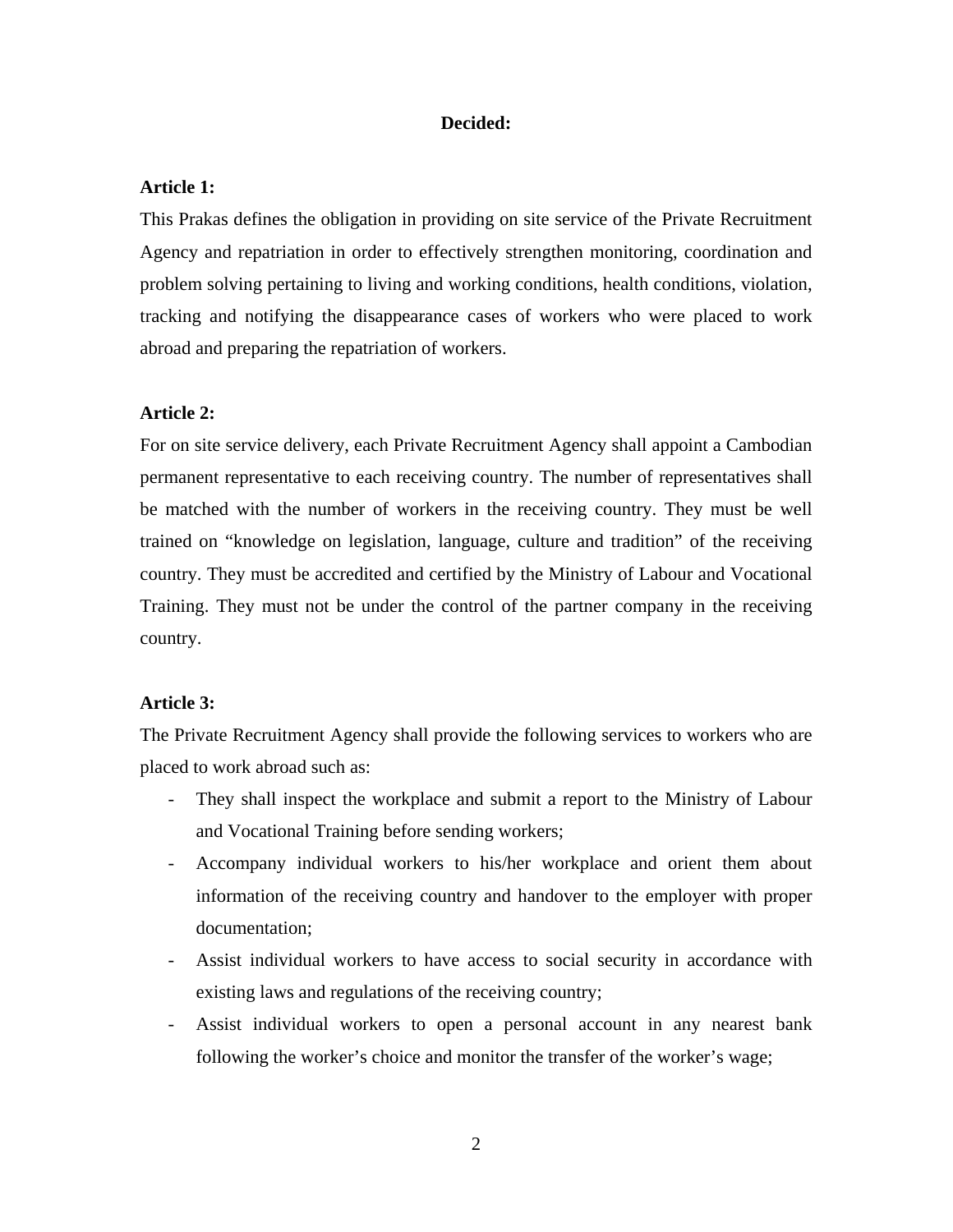- Constantly monitor in order to know the worker's condition and delivering service on time to meet the worker's needs, and report to the Ministry of Labour and Vocational Training and Cambodian Consulate or Embassy in the receiving country;
- Help to facilitate with the employer to enable the worker to communicate with his/her family;
- Provide counseling and consultation services on working conditions including possible risks concerning occupational safety and health, rights and dispute resolution mechanisms.

## **Article 4:**

If a labour dispute occurs, the Private Recruitment Agency shall handle, facilitate and resolve on time in complying with procedures set by law and regulations of the receiving country to protect the benefit of the worker.

If the dispute is unresolved through reconciliation or compromise, the Private Recruitment Agency shall report to the Cambodian Consulate or the Embassy and seek legal service for worker. All expenses shall be borne by the Private Recruitment Agency.

### **Article 5:**

In case of abuse and violation against worker, the Private Recruitment Agency shall assist the worker in making a complaint and immediately reporting it to the Cambodian Consulate or Embassy of the receiving country and the Competent Authority of the receiving country to resolve it in accordance with the existing procedures.

#### **Article 6:**

In a case where a worker disappears during implementation of their employment contract, the Private Recruitment Agency shall use all possible means to find the worker by sending written notice to the Cambodian Consulate or Embassy of the receiving country, Competent Authority of the receiving country, Ministry of Labour and Vocational Training and Ministry of Interior of the Kingdom of Cambodia.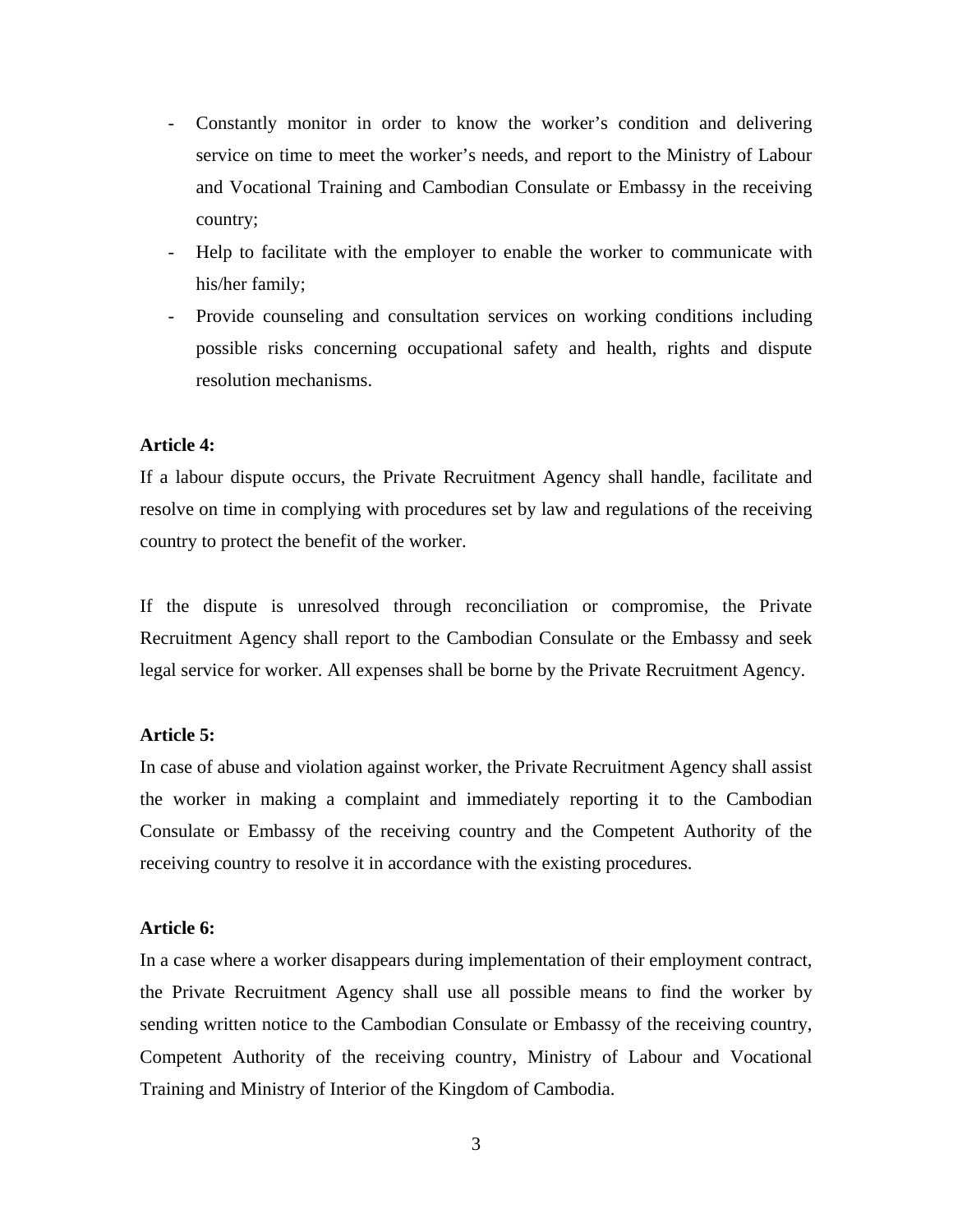The Private Recruitment Agency shall cooperate with the Cambodian Consulate or Embassy of the receiving country and the Competent Authority of the receiving country to obtain official documentation on the disappearance of a worker and sending a written notice to the Ministry of Labour and Vocational Training and the Ministry of Interior of the Kingdom of Cambodia and the worker's family with clear information on the disappearance and collaboration with relevant Competent authorities.

In a case where the Private Recruitment Agency has clear information on finding the worker who has disappeared, the Private Recruitment Agency shall immediately send written notice to inform to his/her family for information, to the Cambodian Consulate or Embassy of the receiving country, Ministry of Labour and Vocational Training and Ministry of Interior of the Kingdom of Cambodia to take action on each case.

## **Article 7:**

If a worker is found deceased the Private Recruitment Agency shall immediately send written notice to the Cambodian Consulate or Embassy of the receiving country, the Competent Authority of the receiving country, Ministry of Labour and Vocational Training, Ministry of Interior of the Kingdom of Cambodia and worker's family. It shall seek immediate intervention and resolution in accordance with existing procedures.

The transportation of the deceased body or ashes, benefits and belongings of the deceased worker to his/her family in Cambodia shall be the responsibility of the Private Recruitment Agency in collaboration with relevant parties.

#### **Article 8:**

Within one month, prior to the end of the worker's employment contract, the Private Recruitment Agency shall assist in preparing all necessary arrangements so that the worker successfully repatriates.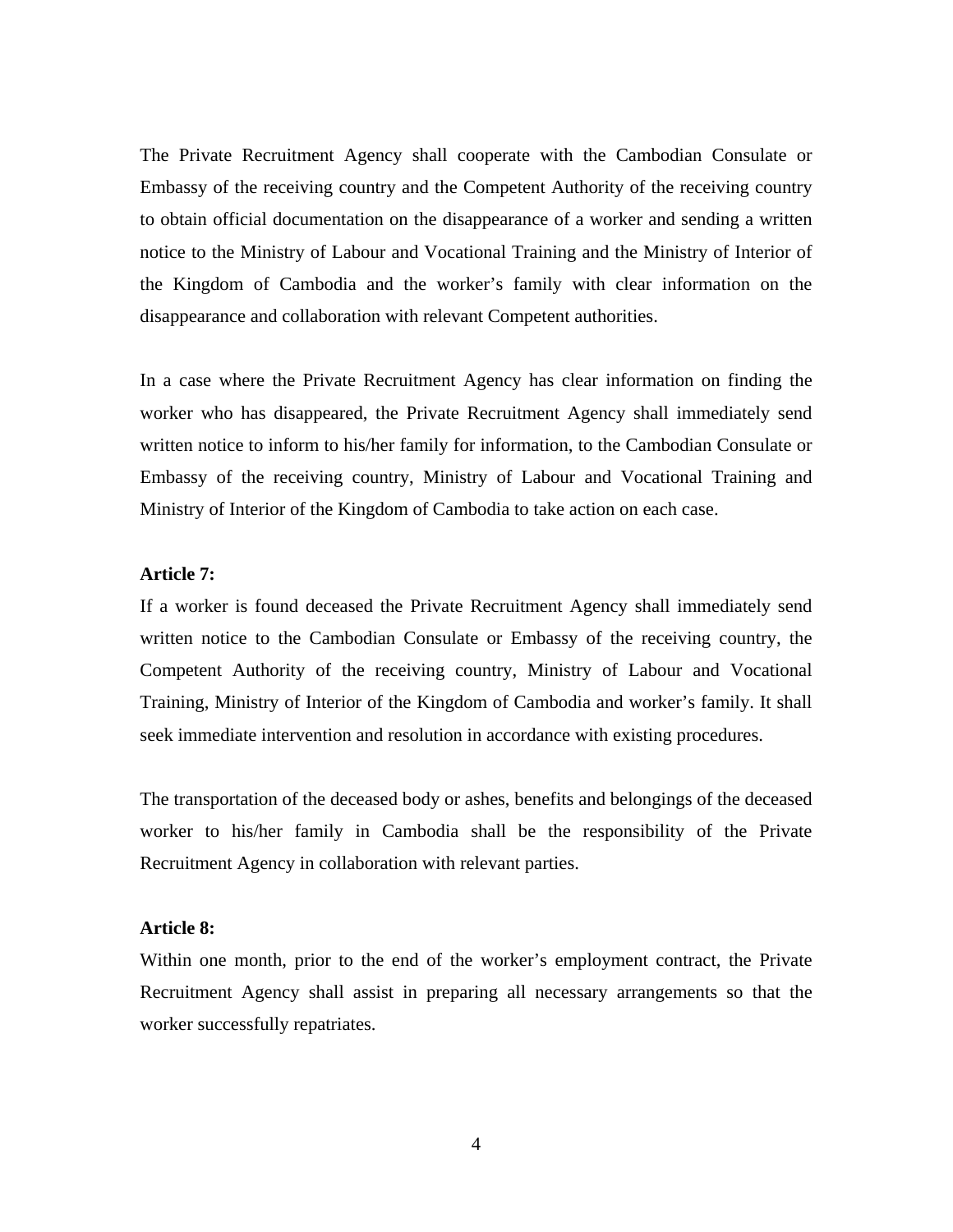If there are any pending issues before the repatriation date, the Private Recruitment Agency shall cooperate with the Cambodian Consulate or Embassy in the receiving country and the Competent Authority of the receiving country in order to completely resolve the issue. The expenses shall be paid by the Private Recruitment Agency. Especially, concerning the unpaid wage which worker has not yet received, with a certification of the Cambodian Consulate or Embassy of the receiving country, the Private Recruitment Agency shall be responsible to pay the full amount to the worker in advance.

If a worker is due to return on a certain date but he/she does not return, the Private Recruitment Agency shall accompany him/her to show up and report to the Cambodian Consulate or Embassy of the receiving country to take action. Then, the Private Recruitment Agency shall notify this case to the Ministry of Labour and Vocational Training, Ministry of Interior of the Kingdom of Cambodia and worker's family.

In case of sickness or severe injury, the Private Recruitment Agency shall provide necessary assistance to the worker in preparation for safe repatriation.

#### **Article 9:**

When a worker arrives in the Kingdom of Cambodia, the Private Recruitment Agency shall arrange and coordinate the worker to obtain a certificate for recognition of work in the receiving country issued by the Ministry of Labour and Vocational Training.

#### **Article 10:**

The Cabinet, the Department General of Administrative and Finance, the Department General of Labour, Department General of Technical Vocational Education and Training, General Inspector of Department General of Inspection and the Units under Ministry of Labour and Vocational Training and the Private Recruitment Agencies shall implement effectively this Prakas from the date of signature.

#### **Minister**

 **Vong Saut**